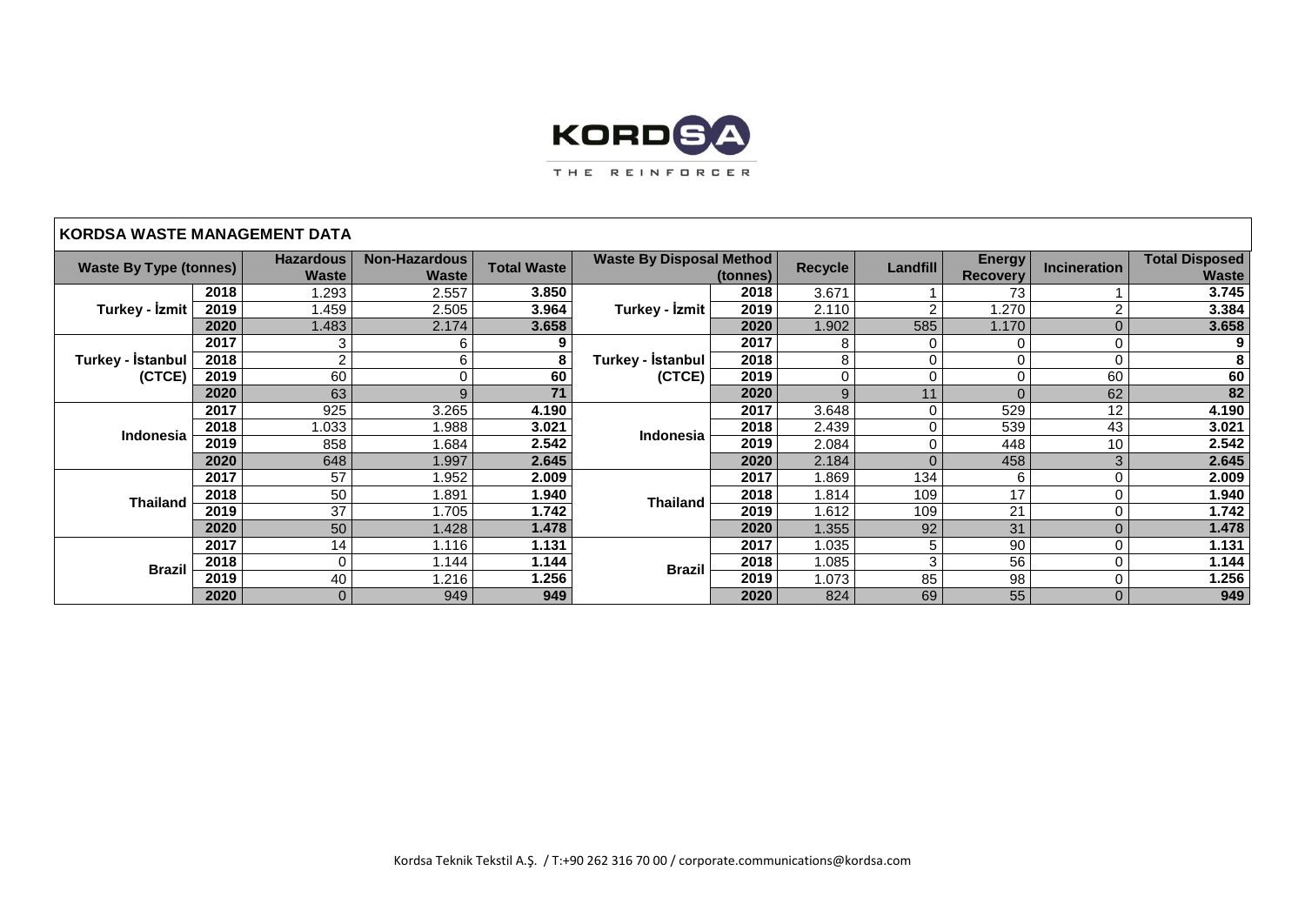

## **KORDSA WASTE MANAGEMENT DATA**

| <b>Waste By Type (tonnes)</b>   |      | <b>Hazardous</b> | <b>Non-Hazardous</b> | <b>Total Waste</b> | <b>Waste By Disposal Method</b> |      | <b>Recycle</b> | Landfill | <b>Energy</b>   | <b>Incineration</b> | <b>Total Disposed</b> |
|---------------------------------|------|------------------|----------------------|--------------------|---------------------------------|------|----------------|----------|-----------------|---------------------|-----------------------|
|                                 |      | <b>Waste</b>     | <b>Waste</b>         |                    | (tonnes)                        |      |                |          | <b>Recovery</b> |                     | <b>Waste</b>          |
|                                 | 2017 | 14               | 6                    | 20                 |                                 | 2017 | 19             |          | 0               |                     | 20                    |
| USA-<br>Chattanooga             | 2018 | 12               | 5                    | 17                 | USA -<br>Chattanooga            | 2018 | 18             | 0        | $\Omega$        | $\Omega$            | 18                    |
|                                 | 2019 |                  | 21                   | $\overline{22}$    |                                 | 2019 | 21             | $\Omega$ | $\Omega$        |                     | $\overline{22}$       |
|                                 | 2020 |                  | 225                  | 226                |                                 | 2020 | 25             | 165      | $\overline{0}$  |                     | 191                   |
|                                 | 2017 | 171              | $\Omega$             | 171                | USA -<br><b>Laurel Hill</b>     | 2017 | 171            | 0        | 0               | $\Omega$            | $\overline{171}$      |
| USA-                            | 2018 | 189              | $\bigcap$            | 189                |                                 | 2018 | 189            | 0        | 0               | $\Omega$            | 189                   |
| <b>Laurel Hill</b>              | 2019 | 198              |                      | 198                |                                 | 2019 | 198            |          | 0               |                     | 198                   |
|                                 | 2020 |                  | 312                  | 313                |                                 | 2020 | 268            | 45       | $\Omega$        | $\Omega$            | 313                   |
| USA-<br><b>Quakertown (FDI)</b> | 2018 | n.a.             | n.a.                 | n.a.               | USA-<br><b>Quakertown (FDI)</b> | 2018 | n.a.           | n.a.     | n.a.            | n.a.                | n.a.                  |
|                                 | 2019 |                  | 249                  | 249.3              |                                 | 2019 | 19.38          | 249.3    |                 |                     | 249.3                 |
|                                 | 2020 |                  | 218,23               | 218.23             |                                 | 2020 | 32.45          | 218.23   | $\Omega$        |                     | 218.23                |
| USA-<br>Anaheim (TPI)           | 2018 | n.a              | n.a.                 | n.a.               | USA-<br>Anaheim (TPI)           | 2018 | n.a.           | n.a.     | n.a.            | n.a.                | n.a.                  |
|                                 | 2019 | n.a.             | n.a.                 | n.a.               |                                 | 2019 | n.a.           | n.a.     | n.a.            | n.a.                | n.a.                  |
|                                 | 2020 | 5                | 756                  | 761                |                                 | 2020 | 5              | 756      |                 | $\Omega$            | 761                   |
|                                 | 2018 |                  |                      |                    | USA -<br>San Marcos (AHT)       | 2018 | n.a.           | n.a.     | n.a.            | n.a.                | n.a.                  |
| USA-<br>San Marcos (AHT)        | 2019 | 3                | 14                   | 16                 |                                 | 2019 | 3              | 11       | 0               | 3                   | 16                    |
|                                 | 2020 | $\Omega$         | 13                   | 13                 |                                 | 2020 | 3              | 10       | $\Omega$        | $\Omega$            | 13                    |
| USA-<br>Santa Ana (Axiom)       | 2018 | n.a.             | n.a.                 | n.a.               | USA-<br>Santa Ana (Axiom)       | 2018 | n.a.           | n.a.     | n.a.            | n.a.                | n.a.                  |
|                                 | 2019 | 27               |                      | 29                 |                                 | 2019 | 28             | 0        | 0               | $\Omega$            | 29                    |
|                                 | 2020 | 50               | 497                  | 547                |                                 | 2020 | 150            | 277      | $\pmb{0}$       | 69                  | 497                   |